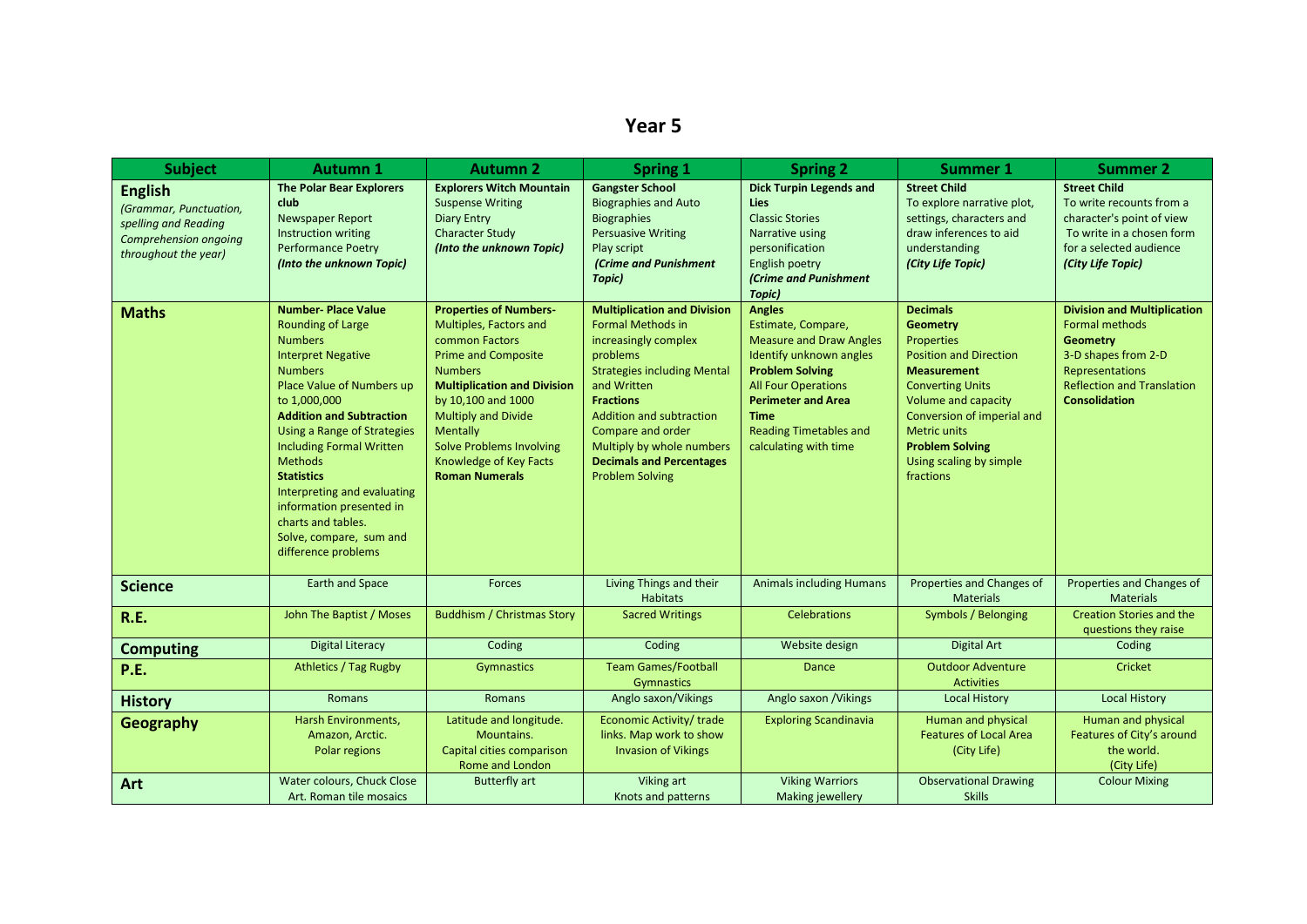|              |                                 | Roman Emperor/ Roman       | Animal art                |                           |                            |                         |
|--------------|---------------------------------|----------------------------|---------------------------|---------------------------|----------------------------|-------------------------|
|              |                                 | God-Clay                   |                           |                           |                            |                         |
| D.T.         | Design and make an              | Roman shield               | Viking shields, longboat. | Make a guillotine         | <b>Food Technology</b>     | <b>Food Technology</b>  |
|              | exploding book                  | Roman coins                |                           |                           | Foods around the world     |                         |
|              | Diorama of extreme              | Roman sandals              |                           |                           |                            |                         |
|              | landscapes                      |                            |                           |                           |                            |                         |
| <b>PSHE</b>  | Gods Wonderful World            | Gods Wonderful World       | Human Rights, linked to   | Human Rights and          | Good to be me,             | Growing and changing,   |
|              |                                 |                            | topic                     | discrimination, linked to | Relationships              | body changes, Puberty   |
|              |                                 |                            |                           | topic                     |                            |                         |
| <b>Music</b> | <b>Sound Music and Musical</b>  | <b>Seasonal Performing</b> | Explore beats and rhythm  | Viking saga songs         | Improvise and compose      | <b>Compose Yourself</b> |
|              | instruments                     |                            | for the Viking army to    |                           | music for a familiar scene |                         |
|              |                                 |                            | march to.                 |                           |                            |                         |
| French (KS2) | <b>Basic Greetings, Colours</b> | Body Parts.                | Numbers, Telling the time | Food and drink            | Conversational French,     | In the Classroom        |
|              |                                 |                            |                           |                           | describing where I live.   |                         |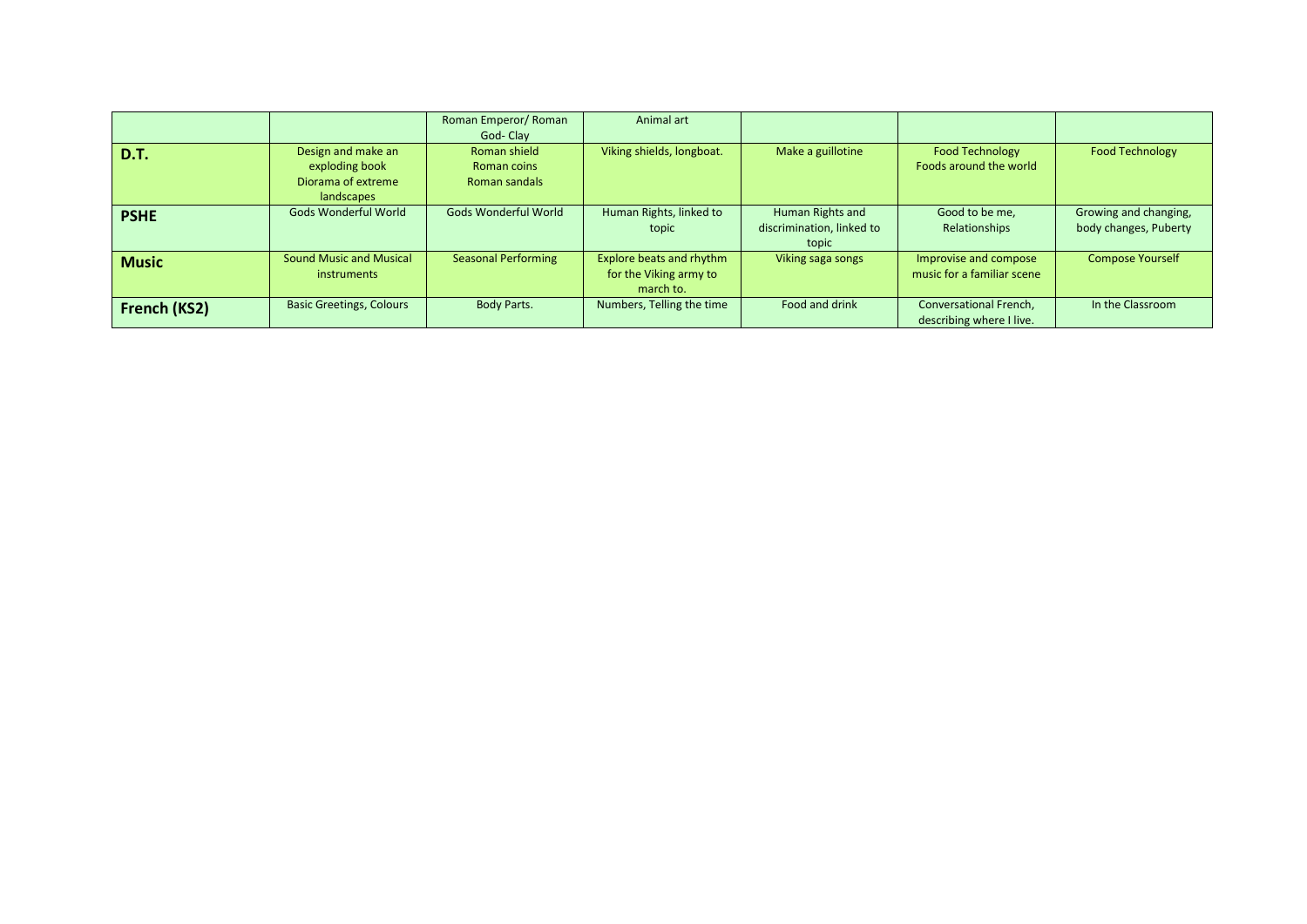## **Year 6**

| <b>Subject</b>   | <b>Autumn 1</b>                                                                                                                                                                                                    | <b>Autumn 2</b>                                                                                                                                                                                                                                                  | <b>Spring 1</b>                                                                                                                                                                                                                   | <b>Spring 2</b>                                                                                       | <b>Summer 1</b>                                                                                    | <b>Summer 2</b>                                                                                                    |
|------------------|--------------------------------------------------------------------------------------------------------------------------------------------------------------------------------------------------------------------|------------------------------------------------------------------------------------------------------------------------------------------------------------------------------------------------------------------------------------------------------------------|-----------------------------------------------------------------------------------------------------------------------------------------------------------------------------------------------------------------------------------|-------------------------------------------------------------------------------------------------------|----------------------------------------------------------------------------------------------------|--------------------------------------------------------------------------------------------------------------------|
| <b>Topic</b>     | When in Rome                                                                                                                                                                                                       | When in Rome                                                                                                                                                                                                                                                     | <b>Hearts</b>                                                                                                                                                                                                                     | <b>Hearts</b>                                                                                         | <b>SATs and Transition</b>                                                                         | <b>Transition</b>                                                                                                  |
| <b>English</b>   | Writing to inform<br>Including<br>• Autobiographies<br>• Biographies<br>• Letters<br>• Recounts<br>• Scientific explanations<br>Book: The Roman Quests -<br><b>Escape From Rome by</b><br><b>Caroline Lawrence</b> | Writing to entertain<br>Including<br>• Recounts<br>• WW I Poetry<br>• Non-chronological<br>reports<br>• Book reviews<br>• Description of setting<br>• Character description<br>• Mysterious starters<br><b>Book The Thieves of Ostia</b><br>by Caroline Lawrence | Writing to discuss<br>Including<br>• Topic for Public Speaking<br>animal experimentation?<br>• Newspaper report - link<br>to book<br>• Review<br>• Narrative poetry<br>Media week?<br>Book: Pig-Heart Boy by<br>Mallorie Blackman | Writing to entertain<br>Including<br>• Story writing<br>• Shakespeare's sonnets<br>• Romeo and Juliet | Writing to persuade<br>Including<br>• Persuasive arguments<br>• Adverts<br>• Speeches<br>• Posters | Writing to entertain<br>Including<br>• Shakespeare stories (see<br>History)<br>Class Book: Wonder by RJ<br>Palacio |
| <b>Maths</b>     | • Place value<br>• Four operations                                                                                                                                                                                 | • Fractions $+x\div$<br>• Co-ordinates                                                                                                                                                                                                                           | • Decimals<br>• Percentages<br>• Algebra                                                                                                                                                                                          | • Measurement<br>(conversion)<br>• Measurement<br>(perimeter, area,<br>volume)<br>$\bullet$ Ratio     | • Geometry (Properties of<br>shape)<br>• Problem solving<br>• Statistics                           | • Statistics contd.<br>• Investigations                                                                            |
| <b>Science</b>   | Evolution & inheritance<br>including fossils. Study of<br><b>Mary Anning</b>                                                                                                                                       | Living things and their<br>habitats including<br>classification                                                                                                                                                                                                  | Animals including humans<br>Circulatory system, impact<br>of exercise and lifestyle<br>choices. Investigations<br>about health and the heart                                                                                      | Light & Electricity including<br>data logging                                                         |                                                                                                    | Sex and relationships (with<br>PSHE)                                                                               |
| R.E.             | <b>Creation stories</b><br><b>Harvest</b>                                                                                                                                                                          | Christmas story                                                                                                                                                                                                                                                  | Other faiths and rituals                                                                                                                                                                                                          | <b>Easter story</b>                                                                                   | Death and the after-life                                                                           |                                                                                                                    |
| <b>Computing</b> | Communication                                                                                                                                                                                                      | 3D Modelling                                                                                                                                                                                                                                                     | Web page creation<br>Safer internet day (11/2)                                                                                                                                                                                    | Spreadsheets<br>Stop-start animation of<br>Romeo and Juliet                                           | Variables in games<br><b>PowerPoint presentations</b>                                              | Sensing                                                                                                            |
| P.E.             | Invasion games (Tom)<br>Daily Mile                                                                                                                                                                                 | <b>Bikeability</b><br>Yoga<br>Indoor athletics (Tom)<br>Daily Mile                                                                                                                                                                                               | Gymnastics                                                                                                                                                                                                                        | Swimming begins<br>for 6 weeks                                                                        | →                                                                                                  | Rounders                                                                                                           |
| <b>History</b>   | When in Rome                                                                                                                                                                                                       | When in Rome                                                                                                                                                                                                                                                     |                                                                                                                                                                                                                                   |                                                                                                       | The Tudors compared with<br>South American history of<br>16 <sup>th</sup> century                  | The Tudors compared with<br>South American history of<br>16 <sup>th</sup> century                                  |
| <b>Geography</b> | News from around the<br>world (ongoing)<br>The Water Cycle                                                                                                                                                         | The Roman Empire -<br>mapwork<br>Earthquakes                                                                                                                                                                                                                     | News from around the<br>world (ongoing)                                                                                                                                                                                           | News from around the<br>world (ongoing)                                                               | News from around the<br>world (ongoing)                                                            | Topic on South America of<br>their choice                                                                          |